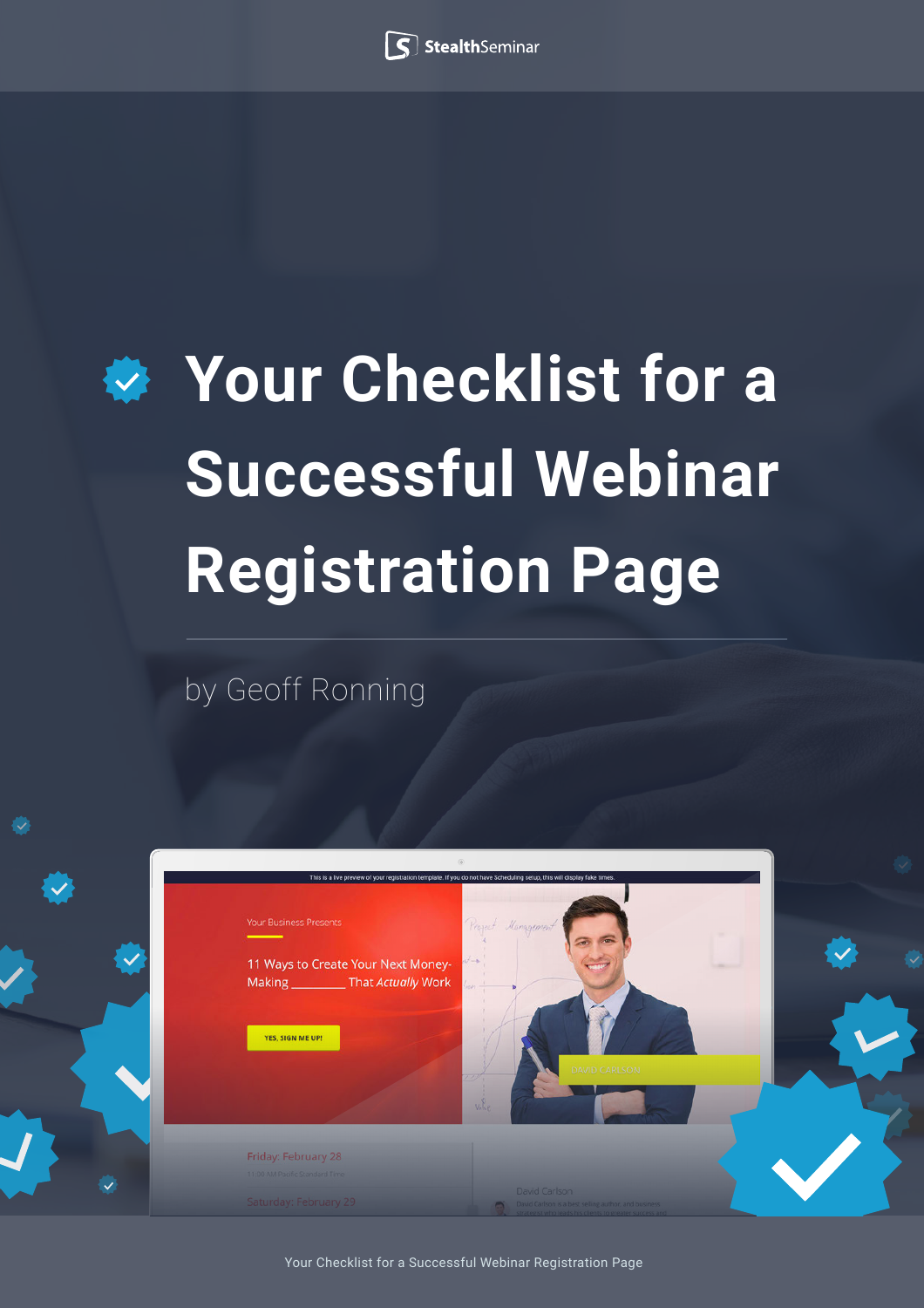



For more than a decade I have worked with and had a front-row seat to webinars happening around the world on StealthSeminar.com. That is over 30,000,000 webinar attendees alone. In that time I have worked on countless webinar registration pages and observed what works and, more importantly, what doesn't.

The following checklist gives you a simple way to check the effectiveness of your webinar registration page. A solid webinar registration page can have a tremendous impact on your webinar success. In fact, it can easily boost your success by a minimum of 5-10 times.

**- Geoff Ronning**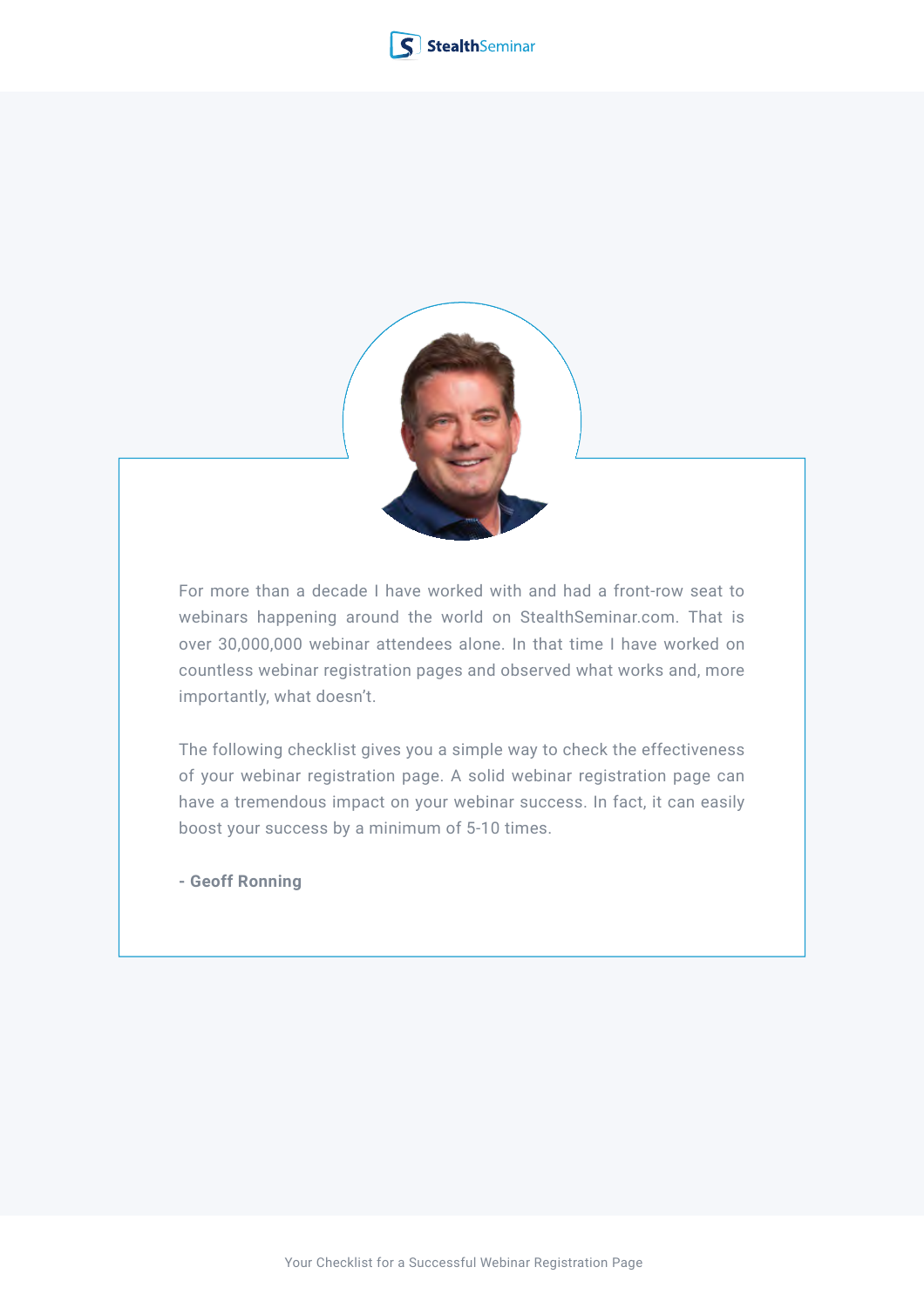## S StealthSeminar

| Is the webinar solving a clearly identifiable problem (s)?                                                                                             |
|--------------------------------------------------------------------------------------------------------------------------------------------------------|
| Does my audience want to solve the problem (s)?                                                                                                        |
| Does my audience want the solution (s) now?                                                                                                            |
| Does my headline immediately make clear what my webinar is offering?                                                                                   |
| Is my webinar registration page written in benefit rich copy?                                                                                          |
| Do I make clear why I'm the right person to deliver the webinar?                                                                                       |
| Our my webinar benefits believable or do they seem to be over the top?                                                                                 |
| Is my registration page copy more about me or on my attendees?                                                                                         |
| Can I delete any meaningless or superfluous copy?                                                                                                      |
| Am I writing to a group instead of an individual? Instead of: "I help<br>businesses excel in the area of XYZ," write: "I will help your business XYZ." |
| <b>IMPORTANT KEY POWERFUL STRATEGIES:</b>                                                                                                              |
|                                                                                                                                                        |
| Has headline been tested against other headlines? Always split test.                                                                                   |
| Is there an immediate benefit such as a download after registering? Always<br>provide Webinar Notes, Webinar Guide, etc.                               |